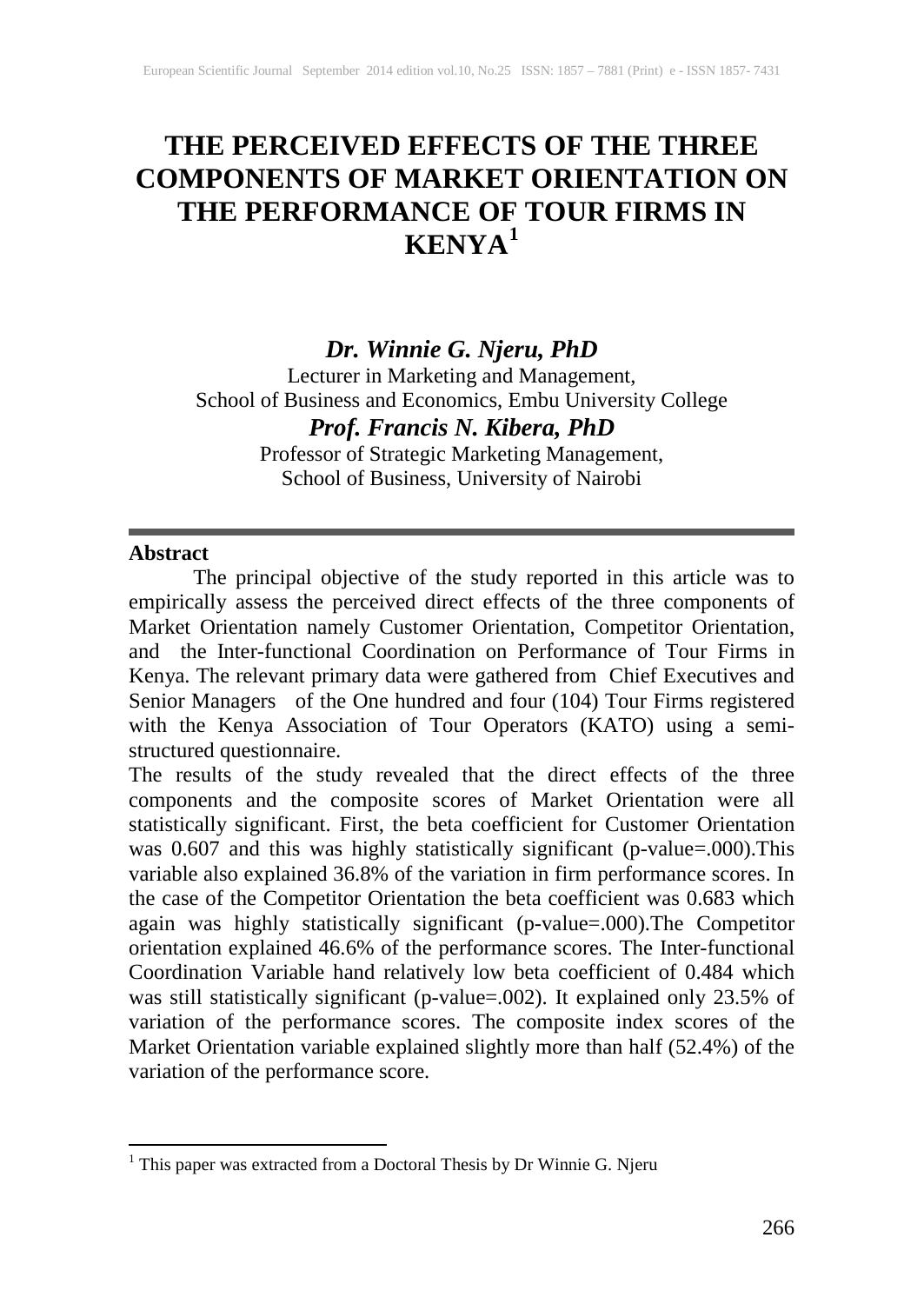In view of the above the study results revealed that customer orientation, competitor orientation and the Inter-functional coordination all had positive effects on performance of tour firms in a developing economy. These results are consistent with those of studies conducted in the developed world. However, since the concept of Market orientation, as a composite measure, explained only slightly more than half ( 52.4%) of the variation of the perceived firm performance scores, future research work should use a broader concept of market orientation and embrace both subjective and objective indicators of firm performance.

## **Keywords:** Market orientation, companies, Kenya

#### **Introduction**

Marketing scholars, researchers and practitioners have dedicated considerable effort and interest in the study of the market orientation concept and how it influences a firm's performance. The significance of market orientation and how it influences firm performance has also gained a lot of interest over the years with most studies stressing the central role of market orientation in a firm's superior performance. In a market place characterized by changing customer tastes and preferences, rapid technological advances and a complex competitive landscape, the capacity for firms to anticipate market opportunities and threats is crucial (Achrol & Kotler, 1999). To be successful and achieve superior performance, firms must continually anticipate, determine and deliver customer satisfaction to their target markets, keep abreast to emerging market trends, monitor competitor activities and proactively adjust their products and service offering, reconfigure their internal resources and operating routines more effectively and efficiently than their competitors. Firms can achieve this by adopting the market orientation concept which suggests that the long-term purpose of a firm is to satisfy customers needs while maximizing firm profits (Kohli  $\&$ Jaworski, 1990).

Market orientation is important in that the firm focuses on collecting information about target customers' needs and competitors' capabilities continually and using this information to create superior customer value (Slater& Narver, 1995). Firms that are market-oriented are well informed about the market in which they operate in and have the ability to use the information advantage to create superior value for their target customers. The extant theoretical and empirical studies indicate a positive market orientation and firm performance relationship (Kohli & Jaworski, 1990; Narver & Slater, 1990; Avlonitis & Gournaris, 1999). According to Baker and Sinkula (1999), a firm requires a strong market orientation in order to focus on the environmental events that are likely to influence its ability to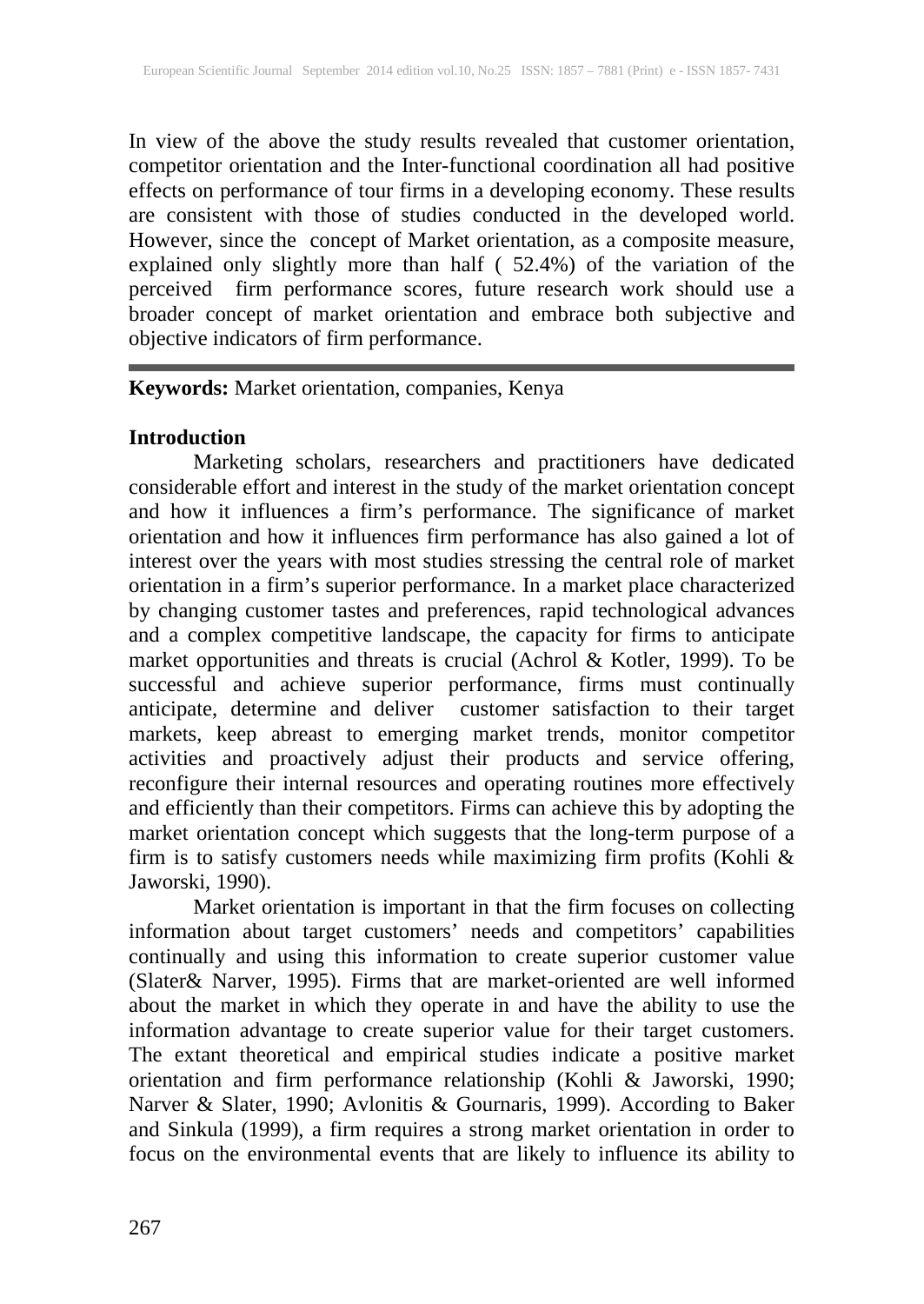increase customer satisfaction relative to competitors. Firms that track and respond to customer needs and preferences can satisfy customers better and consequently perform at a higher level (Lusch & Laczniak, 1987). A firm's responsiveness to changing market needs calls for the introduction of new products and services and the implementation of marketing activities that are designed to satisfy customer needs better than competitors (Martin & Grbac, 2003).

Tourism has been considered as one of the world's largest economic sectors and the largest generator of wealth and employment contributing approximately 9% of the global Gross Domestic Product (GDP) and 8% of world's total employment (World Travel and Tourism Council, 2012). In Kenya, the tourism sector has been characterized by fluctuation both in revenue and visitor arrivals. In 2010, earnings increased from USD 930.2 million to USD 1,102 million in 2011. In 2012, there was another slight increase to stand USD 1,138 million. International visitor arrivals increased from 1,609,100 in 2010 to 1,822,900 in 2011 and there was a decline in 2012 to stand at 1,710,768. In the domestic market, tourism recorded slowed growth in 2010 to 2012. Domestic bed nights occupancy rose from 2,348.9 thousand in 2010 to 2,603.4 thousand and 2,787.7 thousand in 2011 and 2012 respectively (Second Medium Plan Term, 2013). The performance of tourism has been constrained by factors such as slow-down in the global economy, negative travel advisories from key source markets following security concerns such as threats from terrorist attacks, increased competition and inadequate marketing among others.

The tourism sector has been identified as a key sub-pillar in the Economic Pillar of Vision 2030, the Country's new development blueprint whose aim is to transform the Country into a newly industrialized middleincome by the year 2030. The Economic Pillar aims at achieving and sustaining an average GDP growth rate of 10 per cent per annum beginning 2012. The other two Pillars are the Social and Political Pillars (Kenya Vision 2030).Kenya is currently implementing the second Medium Term Plan which covers 2013 to 2017.

The continued growth in the tourism industry and the foreign exchange earnings it generates has made the tourism industry to be one of the major industries in the world economy (Singh, 1997). The industry comprises different types and sizes of businesses such as accommodation and transportation providers, catering and entertainment providers, tour firms and travel agencies amongst others. Tour firms are a central link in the tourism distribution chain and the most influential actors in the industry (Budeanu, 2009). As the increased competition for tourists and the accompanying revenue that they generate for a firm and the economy increases, the emphasis on tourism in developed and developing countries is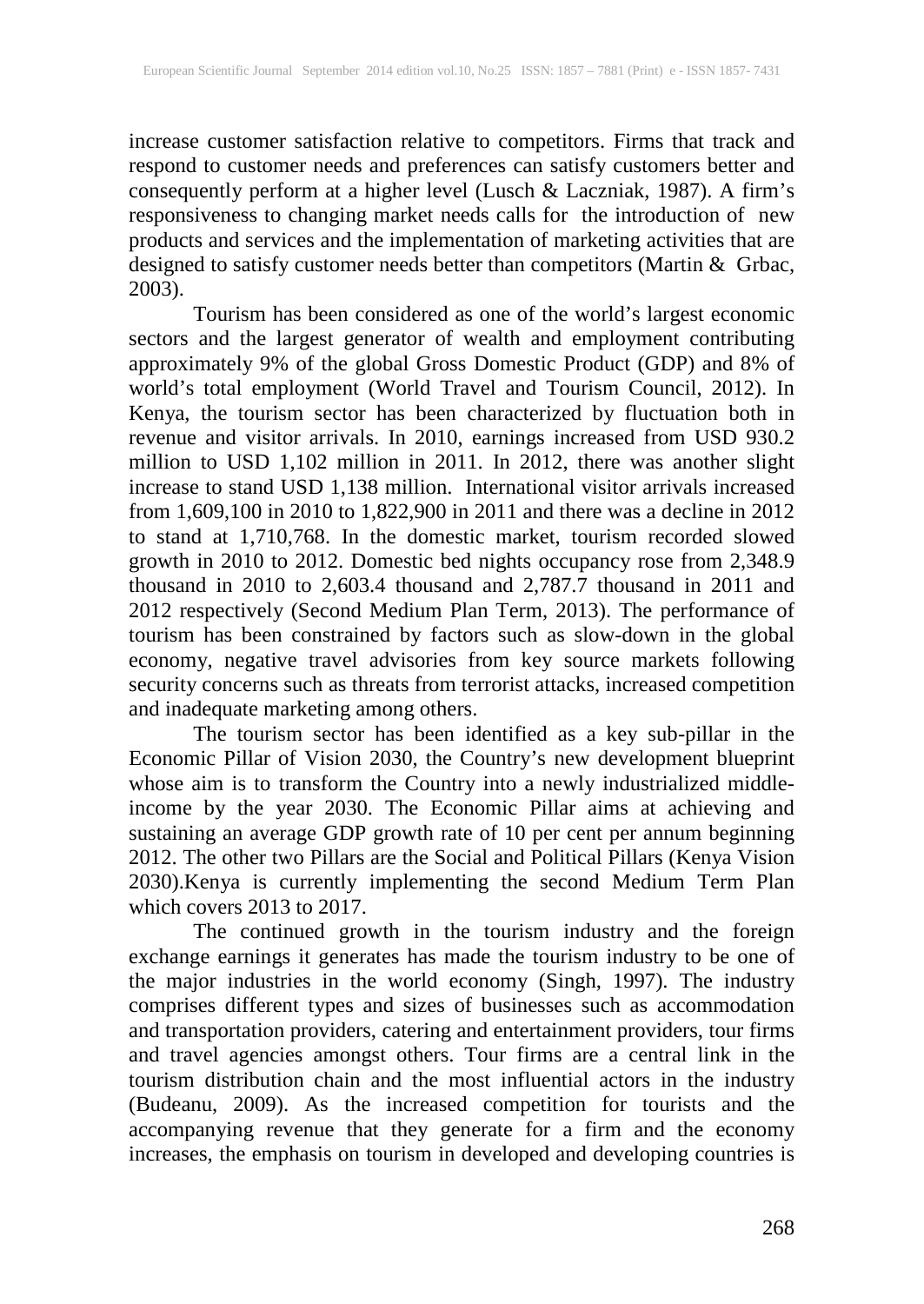evident (Harrison, 2001). It is against this background that countries continue to accord significant attention to the tourism industry. The tourism product, unlike other products and services, is consumed *in situ* meaning that consumption is at the point of production (Dieke, 2001). Consumption and therefore market concentration is mainly limited to the rich countries.

The multiplier effect of the tourism sector has led to development and growth of businesses such as the tour firms who operate in a dynamic and competitive environment. Tour firms are intermediaries who bear the responsibility of satisfying customers by providing quality tourism service and providing customers with value for money with suppliers in a seamless way. According to Sigala (2008), tour firms can influence the volume and direction of tourism flows in the chosen destination.

The intensified competition for the tourism markets has also led to the relevance of market orientation as an important firm strategy for the success of tour firms as they market and grow destinations in their tourism packages. It is important to develop an understanding of tour firms' success in the Kenyan business context. The scarcity of empirical and conceptual market orientation and performance studies in a Kenyan context is evident (Winston & Dadzie, 2002; Langat et al., 2012). Specifically, there are limited studies on market orientation and firm performance studies on tour firms in Kenya.

Firms today face different challenges such as marketing problems, limited resources and a dynamic competitive environment in which they operate. Firms should also be aware of the changing customer needs and requirements which pose challenges in creating customer value. Given the complexities of the market place, increased competition, globalization, changing customer needs and wants, firms require a strong market orientation and innovative marketing practices to remain competitive. They should therefore manage their target markets more efficiently and effectively than their competitors. This requires them to be market oriented. Despite considerable and rich advances in the development of market orientation theory, there is still a void in the literature with respect to the implementation of a market orientation. Specifically, little is known about the characteristics of successful programmes for building market orientation (Day, 1994).

Market oriented firms are those that implement the marketing concept which states that to achieve business goals and objectives, firms must determine the customer needs and wants of their target customers and deliver the satisfaction more efficiently and effectively than competitors (Kirca et al., 2005). While the concept of market orientation and its effect on firm performance has received considerable attention and has been identified as a key theme in marketing theory and practice, different scholars have conceptualized and assessed the constructs differently resulting in different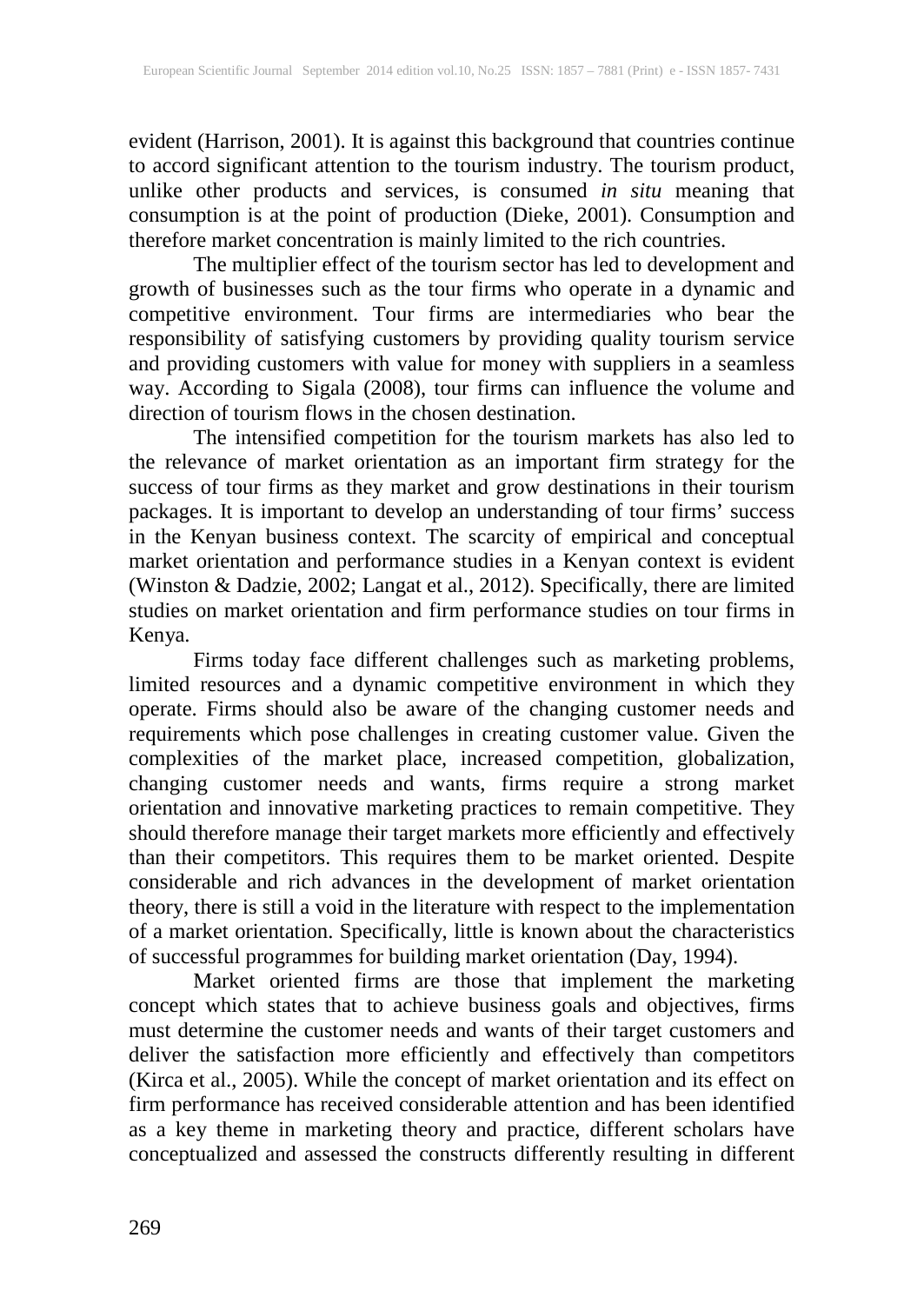measurements and firm performance implications. Furthermore, there are limited studies which exclusively focus on the direct relationship between customer orientation, competitor orientation, inter-functional coordination and firm performance. Research findings have also been contradictory and mixed.

#### **Literature Review**

The nature and scope of market orientation and its effect on firm performance has been the subject of extensive scholarly and practitioner's debate and is increasingly becoming a popular research subject theme (Kirca, et al., 2005; Lada, 2009). Market orientation has been recognized as a good indicator for responding to market requirements and provides a solid foundation for a sustainable competitive advantage for a firm (Hunt & Morgan, 1996). This view is supported by Slater and Narver (1995) who posit that market orientation enables the firm to be more focused by continually collecting information about its target customer needs and competitor capabilities, strength and strategies and by using the acquired information to create superior customer value.

While diverse definitions of market orientation exist in the market orientation literature (Adis & Jublee, 2010), the Narver and Slater's (1990) cultural dimension and Kohli and Jaworski's (1990) behavioural dimension have had far reaching impact on the market orientation literature and have been extensively used. A third integrationist perspective is proposed by (Homburg & Pflesser, 2000). Notwithstanding the diverse perspectives on market orientation (behavioural, cultural, or integrationist), most authors seem to agree that market oriented firms are well informed about their market and have the ability to use that information advantage to create superior value for their target customers (Vaan Raaij & Stoelhorst,2008)

According to Narver and Slater (1990), market orientation is a onedimension construct consisting of three closely interrelated behavioural components namely customer orientation, competitor orientation and interfunctional coordination. Customer orientation is concerned with sufficient understanding of target customers to be able to create superior value. It requires that a marketer understands a buyers entire value chain (Day & Wensley, 1988). Similarly, Kohli and Jawoski (1990) posit that a customer focus is a critical element in determining market orientation.

Competitor orientation emphasizes understanding of the strengths and weaknesses of existing and potential competitors and at the same time monitoring competitor behaviours in order to meet the latent and potential needs of the target customer (Narver & Slater, 1990). Shin (2012) suggests that to understand current and potential competitors, a firm can assess its position, develop appropriate strategies, and respond quickly to competitors'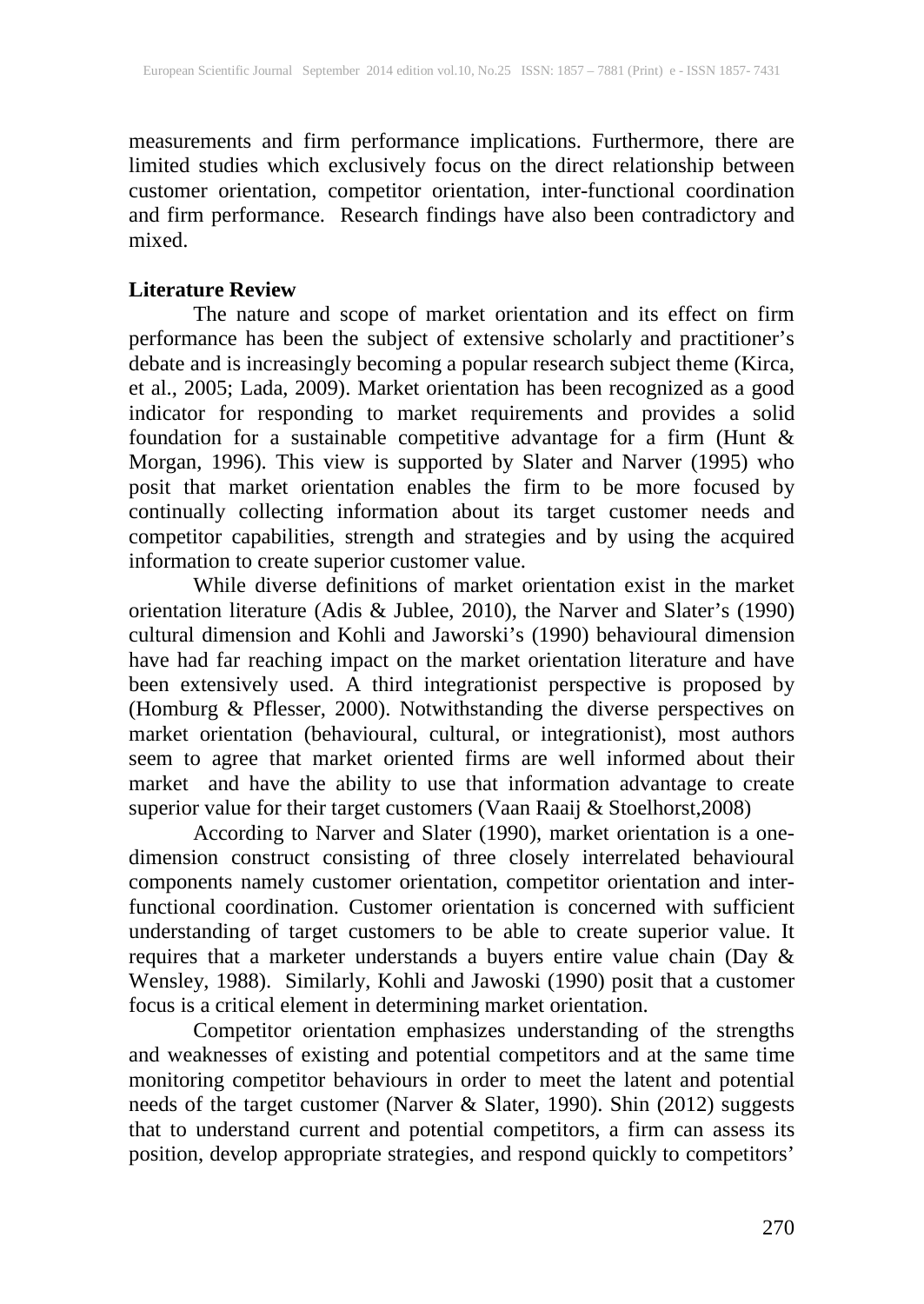actions with prompt precise actions in the short run and at the same time modify marketing programmes in the long run.

Firms should adjust to market dynamics caused by competitors and better understand the changing market needs since the objective of a competitor oriented firm is to keep pace with or remain ahead of competitors (Han, et al., 1998). The ability of a firm to offer superior product/service offering, competitive pricing strategy, differentiated channel management, unique marketing communication and continuous marketing research activities can be supported better by high levels of competitor orientation which can lead to superior firm performance.

Inter-functional coordination focuses on the coordinated utilization of personnel and other resources throughout the firm so as to create value for the target customer (Narver & Slater, 1990). Firms that seek effective interfunctional coordination do so from the understanding that synergy among company members is required and value for customers is created (Alhakimi & Baharun, 2009). This view had earlier been advanced by Porter (1985) who asserted that every department, facility, branch office and or any other organizational unit must be well-defined and understood and that all employees must recognize their role in helping the firm achieve and sustain competitive advantage. The inter-functional coordination and the execution of the marketing programmes may help firms generate better customer value and superior firm performance.

Kohli and Jaworski (1990) view market orientation from three aspects; market intelligence generation, dissemination and responsiveness. Market intelligence generation refers to gathering of organization-wide generating of market information pertaining to current and future customer needs, disseminating of the information across departments and the organization-wide responsiveness to it.

The pertinent literature suggests that market orientation has a longterm focus on profits. Narver and Slater (1990) further observe that for longterm survival in the presence of competition, a firm cannot avoid a long term perspective. It must constantly discover and implement additional value for its customers. The long-term focus and the implementation of the marketing programmes can help firms discover and implement the additional value to its target customers. While Narver and Slater (1990) view profitability as a key objective in market orientation, Kohli and Jaworski, (1990) argues that profitability is a consequence of market orientation. The focus on profitability and the execution of the marketing mix programs and being market oriented can create continuous superior customer values which lead to superior firm performance.

According to Chakravathy (1986), performance is a multidimensional construct and any single index may not provide a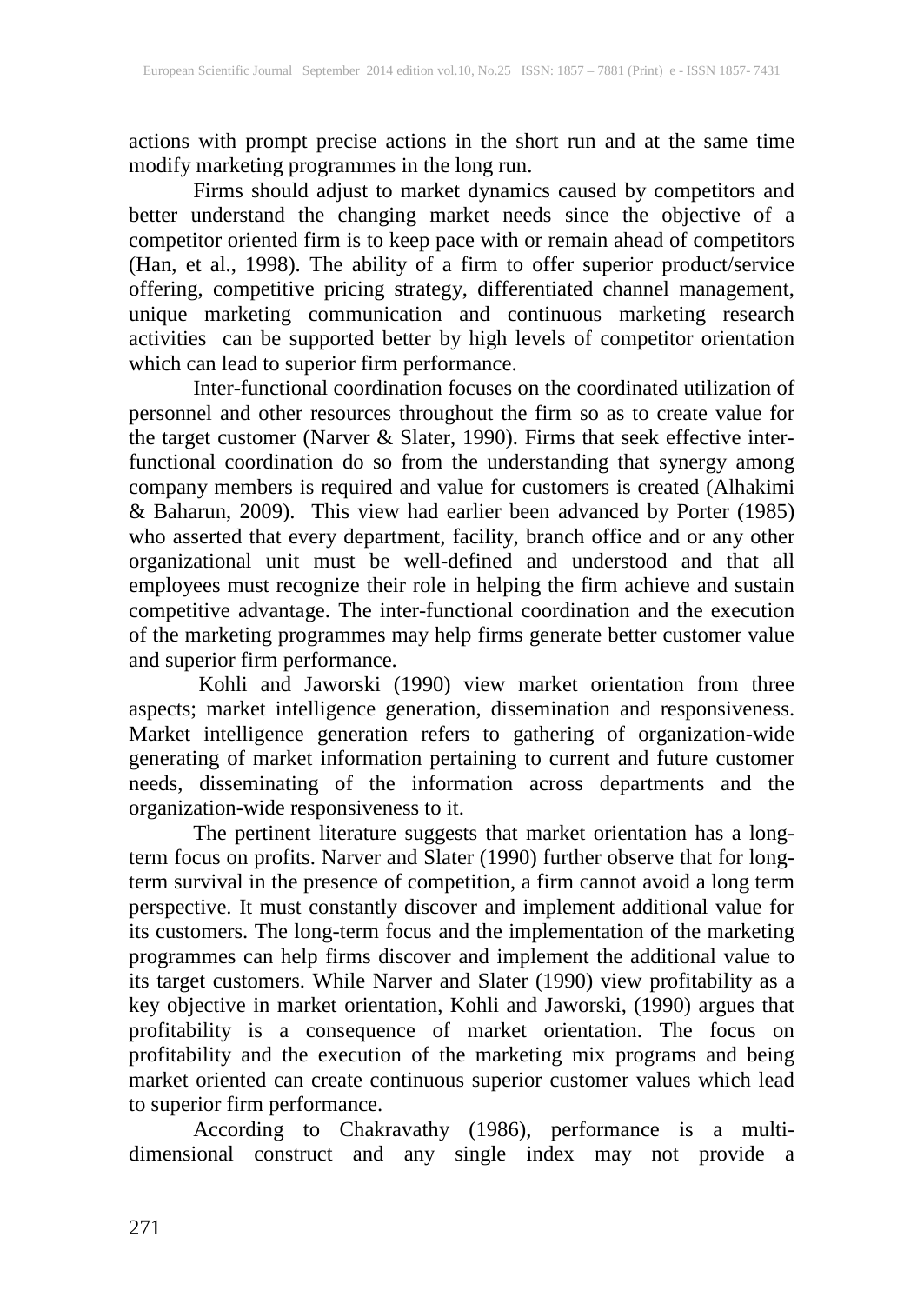comprehensive understanding of the performance relationship relative to the constructs of interest. Day and Wensley (1988) suggest that judgmental measures of performance such as customer satisfaction, employee satisfaction and service quality are important prerequisites for objective performance measures. Kohli and Jaworski (1990) support this view that a firm with a strong market orientation will realize employees with greater job satisfaction and organizational commitment than organizations with a lesser market orientation. Agarwal et al. (2003) argue that while judgmental measures of performance are important to profitability, objective measures of performance provide the link to profitability in service organizations. Similarly, Lada (2009) opines that performance consists of two broad measures: judgmental performance measures such as customer service loyalty and objective performance measures such as return on assets.

Kohli and Jaworski's (1990) contend that the possible consequences of market orientation include outcomes such as economic performance (profitability), non-economic performance (employees' organisational commitment and esprit de corps) and customer response (customer satisfaction and repeat business). This assertion was supported by Kotler (2002) who argued that market orientation leads to greater customer satisfaction that in turn leads to repeat purchases.

Other scholars have suggested judgmental measures of performance such as customer satisfaction, employee satisfaction, and service quality are important prerequisites for profitability or objective measures of performance (Day & Wensley, 1988). On their part, Heskett et al., (1994) argue that the service-profit chain link establishes relationships between profitability, customer loyalty, employee satisfaction, loyalty and productivity in service organizations. They further assert that profit and growth are stimulated primarily by customer loyalty which is a direct consequence of customer satisfaction which is largely influenced by the value of services provided to customers. This leads to customer value which is created by satisfied, loyal, and productive employees. Employee satisfaction, in turn, results from high-quality support services and policies that enable employees to deliver customer value.

Subjective measures of relative performance were partly used because previous studies have shown the convergent validity of subjective performance and their objective counterparts, and partly because subjective assessments are often less problematic than more objective financial measures since the latter may be biased by the purpose for which they are produced (Gatignon & Xuereb, 1997). Previous theoretical and empirical studies have led support to the positive relationship between market orientation and performance in the developed world. However, the contextual differences between developed and developing countries had led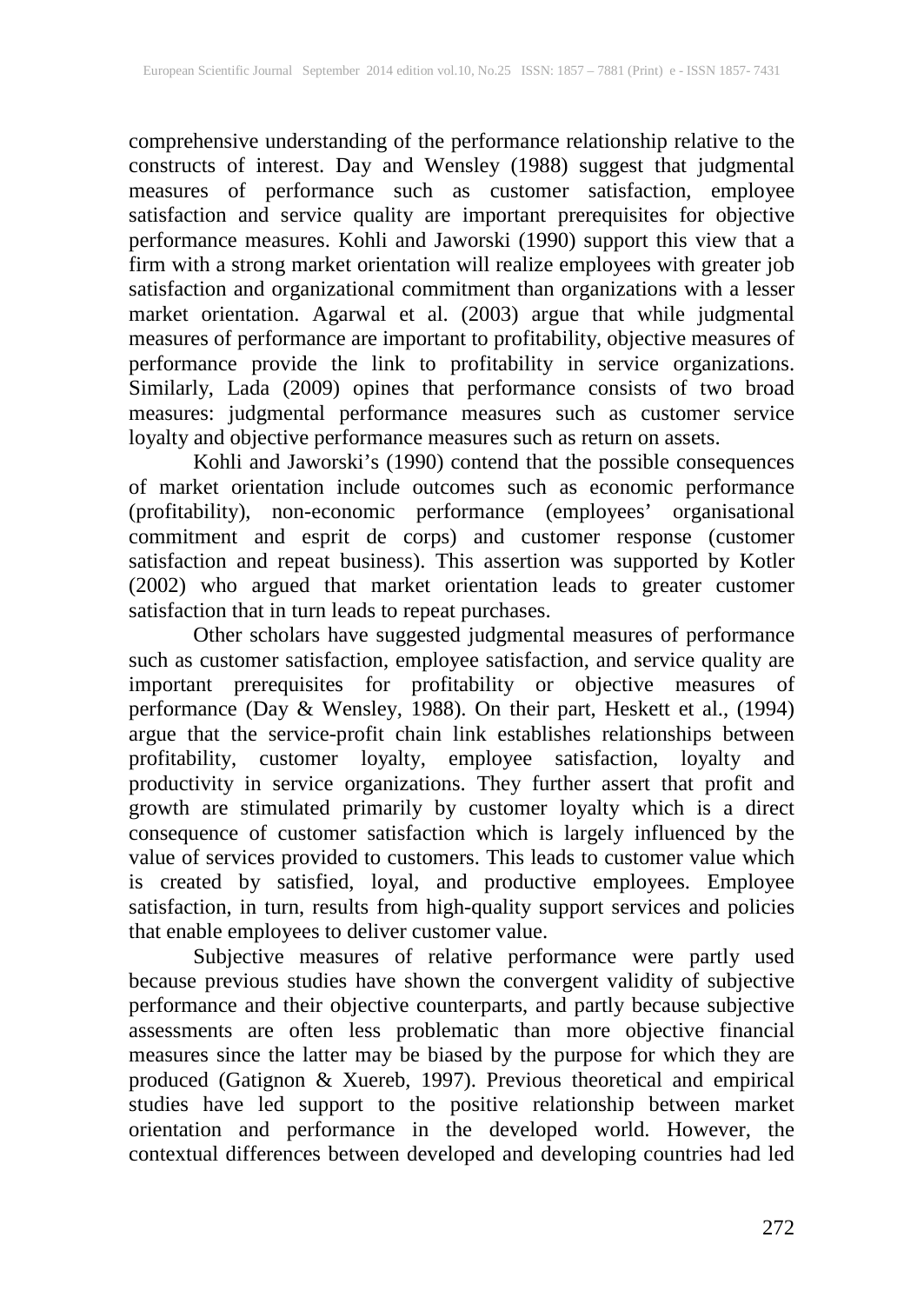many researchers to question the generalization of findings from developed countries to developing countries (Ngai and Ellis 1998).

The question is whether the same position holds in a developing country such as Kenya.

#### **Conceptual Framework and Hypotheses**

The relationships between the independent variable comprising customer orientation, competitor orientation inter-functional coordination and the dependent variable consisting of various firm performance measures are depicted in Figure 1.



Figure 1: Conceptual Model

From the conceptual model depicted in Figure 1, firm performance is directly influenced by customer orientation, competitor orientation and interfunctional coordination.

The hypotheses are derived from the literature and can be stated as follows:

H1: There is a statistically significant relationship between customer orientation and performance of tour firms in Kenya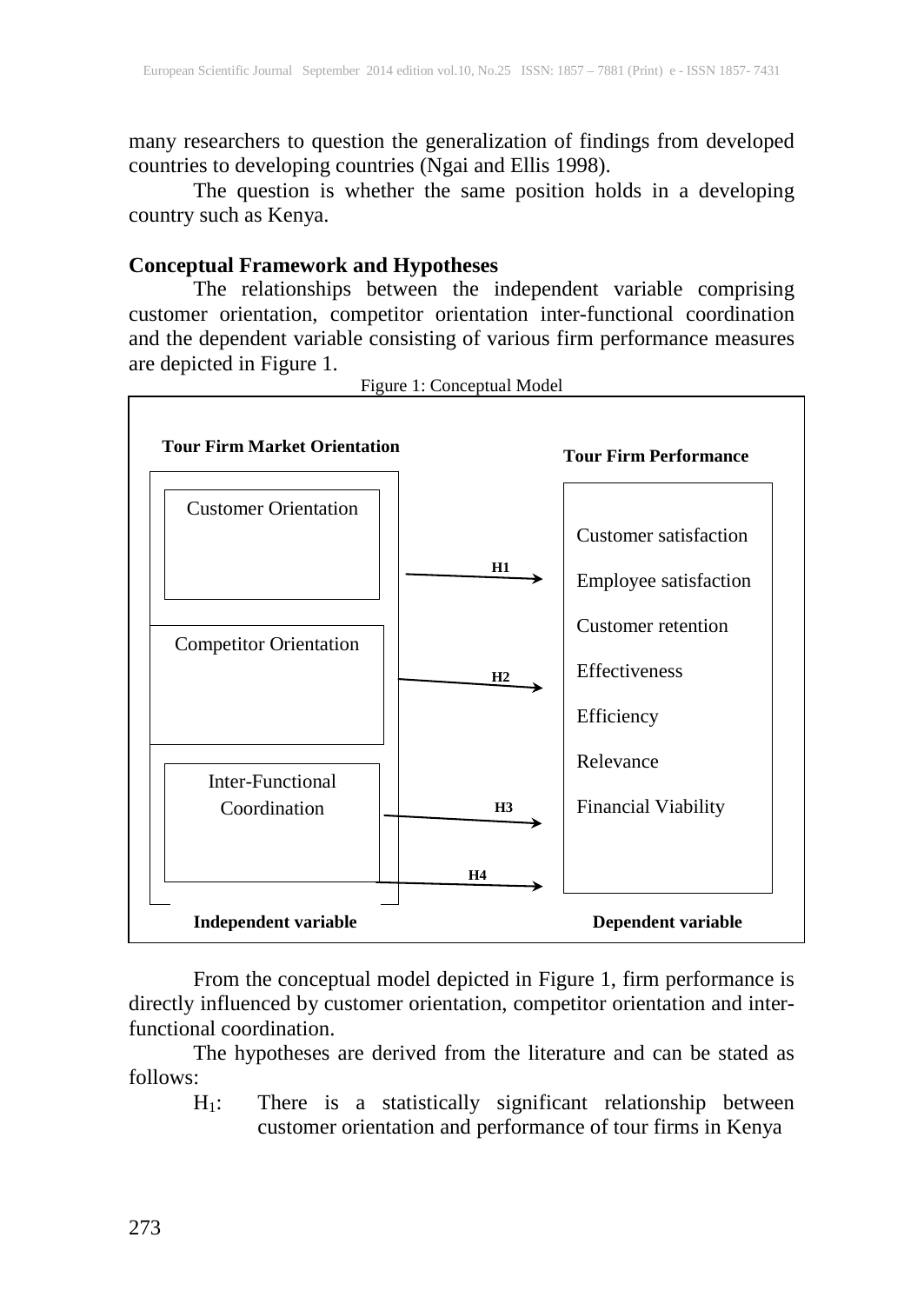- H2: There is statistically significant relationship between competitor orientation and performance of tour firms in Kenya
- H3: There is a statistically significant relationship between interfunctional coordination and performance of tour firms in Kenya
- H4: All the three components of market orientation contribute equally to performance of tour firms in Kenya

#### **Methodology**

The study reported here adopted a descriptive cross-sectional survey design. This type of design is considered to be robust studies that aim to analyze a phenomenon, situation, behavioural relationships problem attitude or issue by considering a cross-section of the population at one point in time (O'Sullivan, et al., 2009). The entire 104 category A to D Kenya Association of Tour Operators registered tour operators as at July 2012 were targeted.

Primary data were gathered using a structured questionnaire through a 5-point Likert type scale. The managing directors, owners and/or the marketing or sales managers were the key informants in each tour firm. Secondary data were also collected from publicly available sources.

The data were analyzed using both descriptive and inferential statistics. Descriptive analyses were conducted to arrive at the profiles of the respondent firms. Thereafter regression analyses were carried out in order to assess the relative importance of customer orientation, competitor orientation and inter-functional coordination on firm performance.

#### **Reliability and Validity**

The reliability of the study variables was checked using Cronbach's Alpha coefficient  $\alpha$  (Cronbach, 1951). There is no universal agreement as to the lower limit of the coefficient. While some authors cite a lower limit of 0.70, others cite 0.60 and still others refer to a lower limit of 0.50 (Gliem & Gliem, 2003; Hair et al., 1998). For the purpose of the current study an alpha of 0.50 was taken as the lower limit.

#### **Descriptive Statistics**

To measure orientation, a total of 14 questions anchored on a 5 point likert-type scale ranging from 1=Not at all to 5= To a very large extent were used. Table 1 presents a summary of descriptive statistics of customer orientation, competitor orientation and inter-functional coordination.

| Table 1: Summary of Market Orientation Measurement                  |    |      |      |  |  |
|---------------------------------------------------------------------|----|------|------|--|--|
| Market Orientation Dimensions   N   Overall Mean Score<br><b>SE</b> |    |      |      |  |  |
| Customer orientation                                                | 59 | 4.32 | .089 |  |  |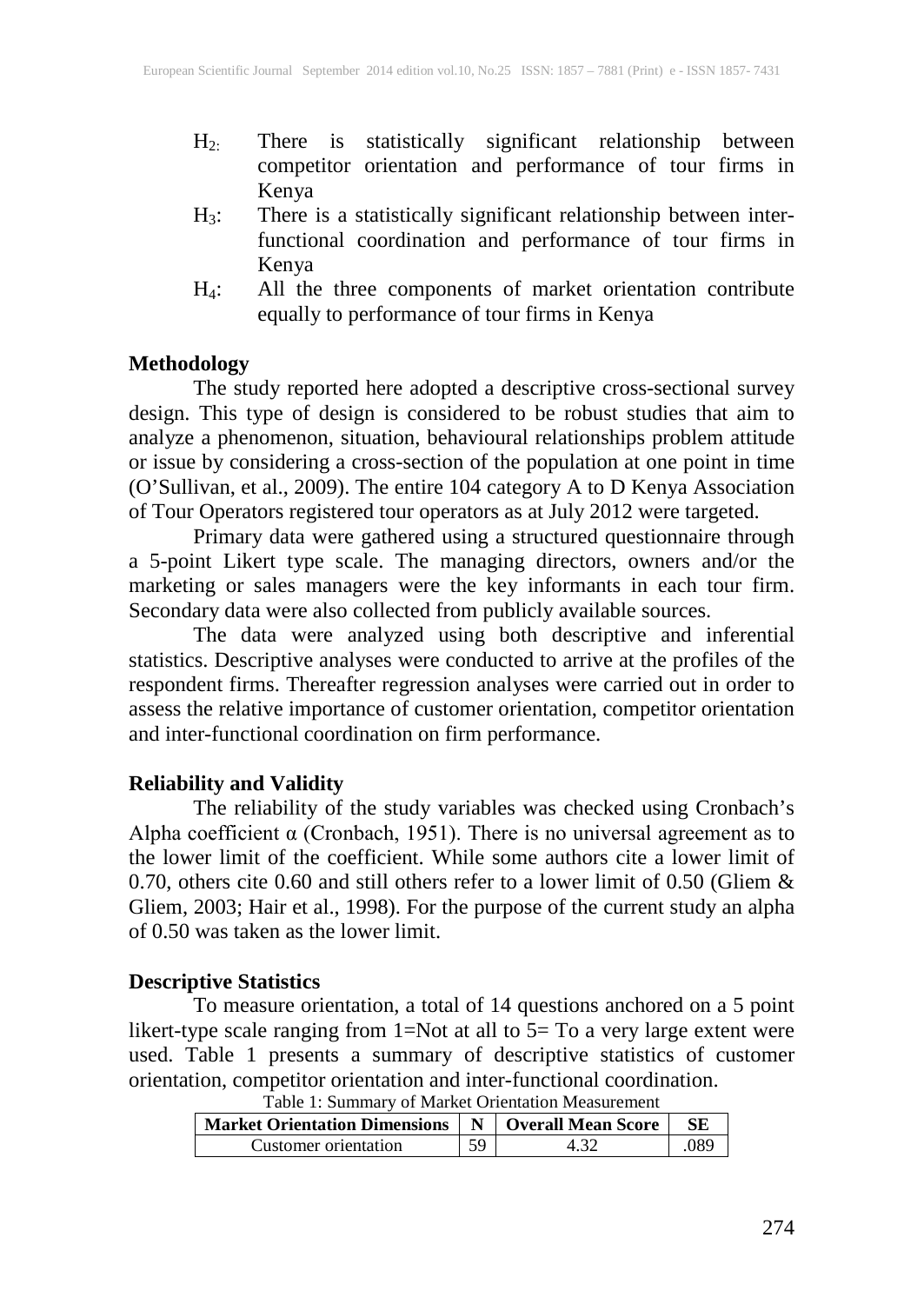| <b>Overall Mean Scores</b>    |  | 4.32 | 0.091 |
|-------------------------------|--|------|-------|
| Inter-functional coordination |  | 4.31 | .093  |
| Competitor orientation        |  |      | 092   |

Source: Primary Data.

 *SE= Standard error is a measure of reliability. The smaller the error, the more reliable the results.*

The results in Table 1 show that competitor orientation had the highest overall mean score of 4.33 (to a large extent) followed by customer orientation with an overall mean score of 4.32. The relatively low overall mean score was recorded by inter-functional coordination (mean score=4.31). This implies that the tour firms are customer-oriented, competitor focused and utilize their firm resources and coordinate their staff members in a way that creates superior value for the customers.

Firm performance was measured using customer satisfaction, customer retention, employee satisfaction, effectiveness, efficiency, relevance and financial viability. A set of 52 questions anchored on a 5 point likert-type scale ranging from 1=not at all to  $5=$  to a very large extent were used. Table 2 summarizes the pertinent results.

| <b>Firm Performance Indicators</b> | N  | <b>Mean Score</b> | <b>SE</b> |
|------------------------------------|----|-------------------|-----------|
| Customer satisfaction              | 59 | 4.40              | .099      |
| Customer retention                 | 59 | 4.40              | .107      |
| Employee satisfaction              | 59 | 3.62              | .161      |
| Effectiveness                      | 59 | 4.15              | .114      |
| Efficiency                         |    | 4.13              | .113      |
| Relevance                          |    | 4.19              | .112      |
| Financial viability                |    | 4.32              | .100      |
| <b>Overall Mean Scores</b>         |    | 4.17              | .115      |

Table 2: Summary of Individual Measures of Firm Performance

Source: Primary Data.

The results in Table 2 show the overall mean score for the firm performance measures was 4.12, SE=.115. The highest mean score (4.40) was recorded by customer satisfaction and customer retention. This implies that the tour firms highly focus on the changing needs and wants of their target customers. The relatively low mean score (3.62) was recorded by employee satisfaction.

#### **Regression Analysis and Hypotheses Testing**

This current study was based on the premise that there is a relationship between customer orientation, competitor orientation and firm performance. The study focused on testing the direct influence of customer orientation, competitor orientation and inter-functional coordination on tour firm performance.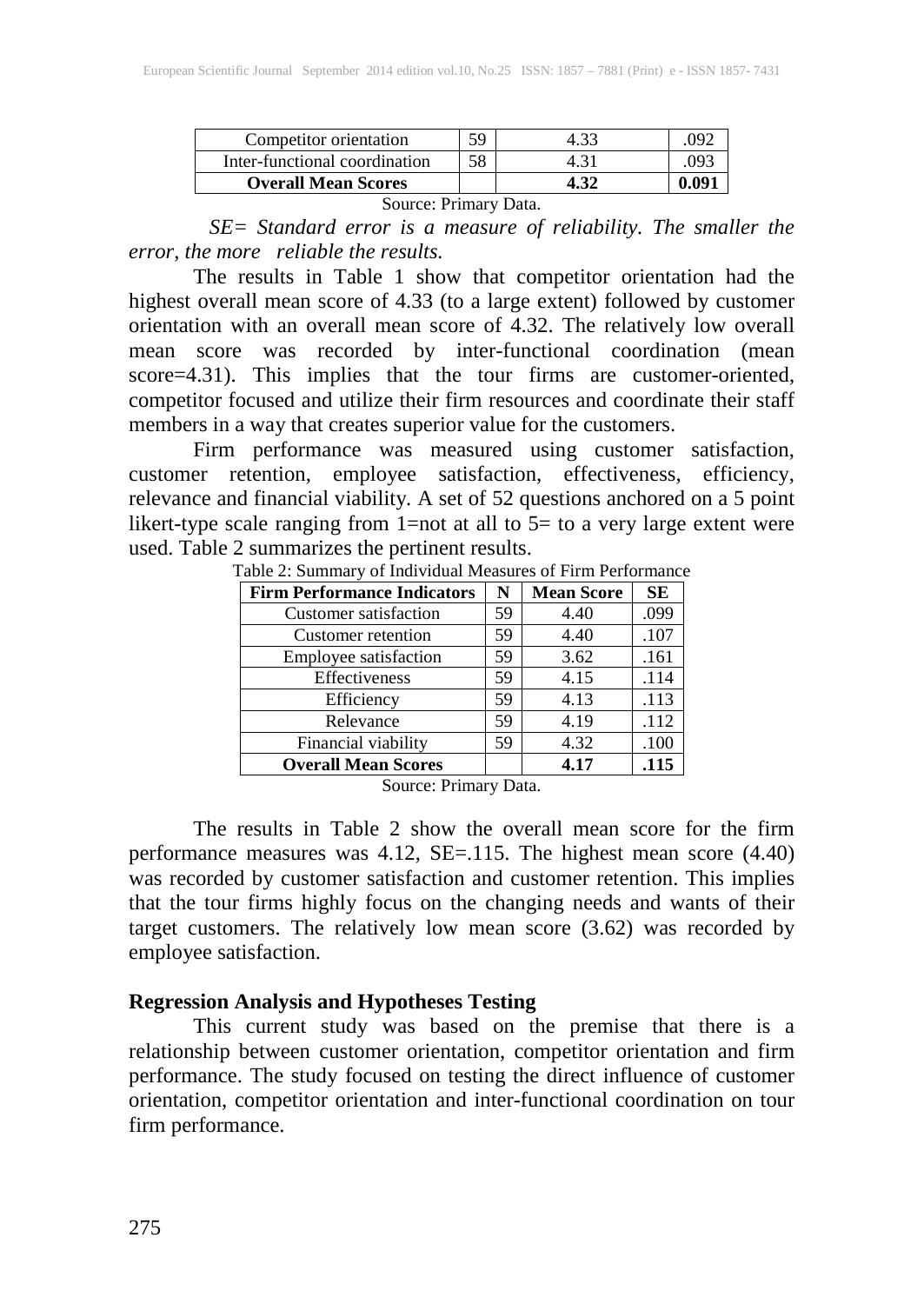The first hypothesis of the study was to assess the relationship between customer orientation and performance of tour firms in Kenya. The relevant results are presented in Table 3.

| ле этат. Симоніст Отісніанон ани і пін і сітогін |                 |        |               |  |  |  |
|--------------------------------------------------|-----------------|--------|---------------|--|--|--|
|                                                  | <b>R</b> Square |        | Sig (p-value) |  |  |  |
| 607                                              | 368             | 21.559 | റററ           |  |  |  |

Table 3(a): Customer Orientation and Firm Performance

Table 3(b): Regression results for the effect of Customer Orientation on Firm Performance

|                         | <b>Unstandardized</b><br><b>Coefficients</b> |            | <b>Standardized</b><br><b>Coefficients</b> | Т     | Sig. |
|-------------------------|----------------------------------------------|------------|--------------------------------------------|-------|------|
|                         | В                                            | Std. Error | Beta                                       |       |      |
| (Constant)              | .395                                         | .100       |                                            | 3.970 | .000 |
| Customer<br>Orientation | .523                                         | .113       | .607                                       | 4.643 | .000 |

Predictors: (Constant), Customer Orientation Dependent Variable: Firm Performance

The results in Table 3(a) show that customer orientation had a statistically significant influence on firm performance and explained 36.8% of the variation ( $R^2$ =.368). This implies that 36.8% variation in tour firm performance is explained by customer orientation. Table 3(b) shows the Standardized regression coefficient (β) value of customer orientation which was  $\beta$ =.607 which was highly statistically significant (p-value=.000). The hypothesis that there is a statistically significant relationship between customer orientation and tour firm performance was therefore highly supported.

The second hypothesis was to assess the relationship between competitor orientation and firm performance of tour firms in Kenya. Table 4 presents the pertinent results.

|     |                 | $\mathbf{u}$ , competitor orientation and ruling exporting |  |
|-----|-----------------|------------------------------------------------------------|--|
|     | <b>R</b> Square | Sig (p-value)                                              |  |
| 683 | 166             | ገበበ                                                        |  |

Table 4(a): Competitor Orientation and Firm Performance

Table 4(b): Regression results for the effect of Competitor Orientation on Firm

|                           | <b>Unstandardized</b><br><b>Coefficients</b> |      | <b>Standardized</b><br><b>Coefficients</b> |       |      | Sig. |
|---------------------------|----------------------------------------------|------|--------------------------------------------|-------|------|------|
|                           | Std. Error<br>В                              |      | Beta                                       |       |      |      |
| (Constant)                | .399                                         | .081 |                                            | 4.937 | .000 |      |
| competitor<br>orientation | .519                                         | .091 | .683                                       | 5.681 | 000  |      |

Predictors: (Constant), Competitor Orientation Dependent Variable: Firm Performance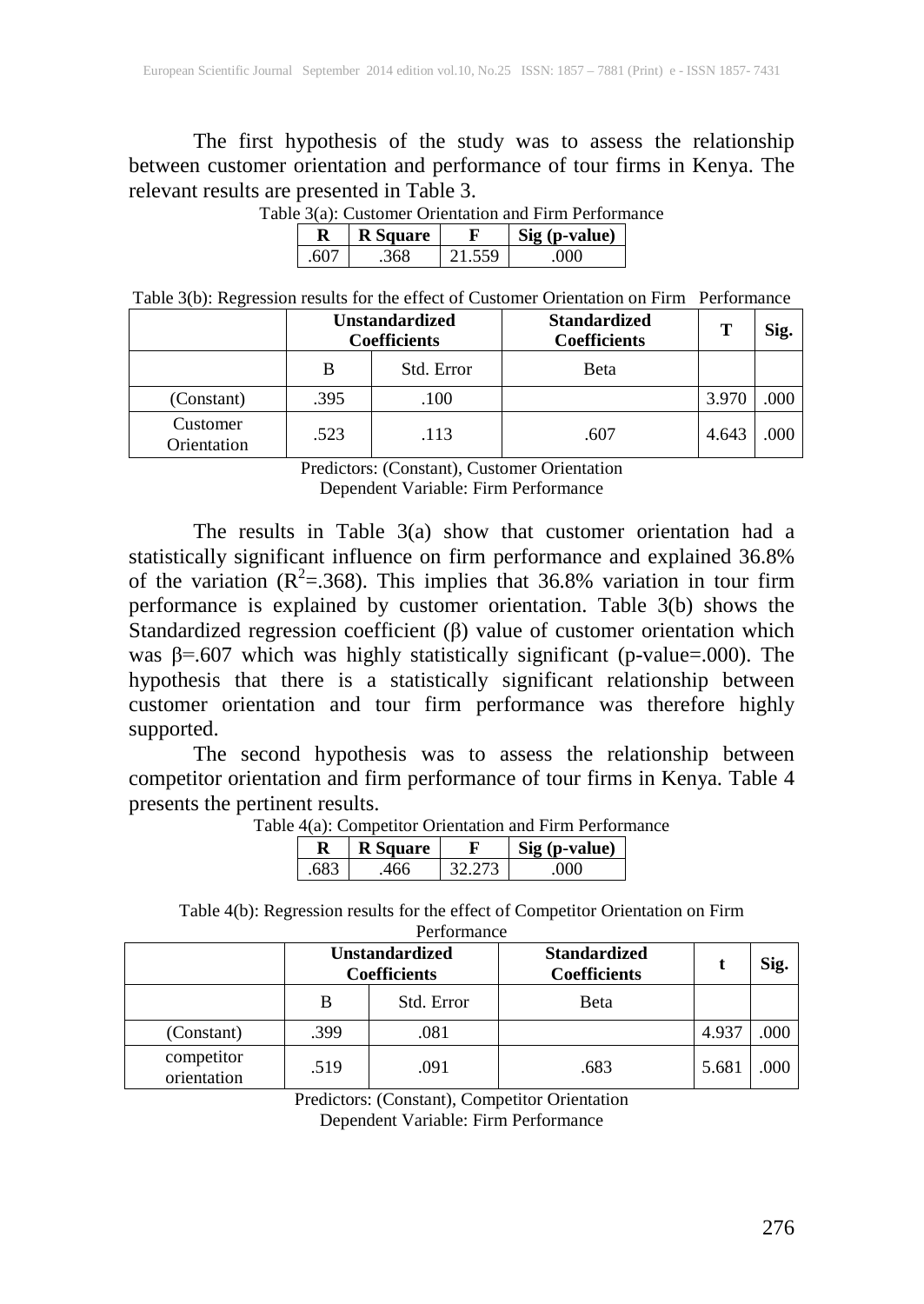The results in Table 4(a) reveal that competitor orientation had a statistically significant influence on tour firm performance as it explained 46.6% of the variation ( $R^2 = 466$ ). This implies that 46.6% variation in tour firm performance is explained by competitor orientation. Table 4 (b) shows the standardized regression coefficient  $\beta$  value of .683 which is highly statistically significant (p-value =.000). The hypothesis that there is a statistically significant relationship between competitor orientation and tour firm performance is highly supported. The results imply that there is a relationship between competition and performance of the tour firms in Kenya.

The third hypothesis set to assess the relationship between interfunctional coordination and performance of the tour firms. The relevant results are presented in Table 5.<br>Table 5(a): Inter-Function  $\frac{1}{2}$  ordination and Firm Performance

|  |               | yan mici 1 anchonal coolumation and I mill I cl |
|--|---------------|-------------------------------------------------|
|  | <b>Square</b> | Sig ( <i>p</i> -value)                          |
|  |               |                                                 |

|  | ble 5(a): Inter-Functional Coordination and Firm Performanc             |  |                                           |  |
|--|-------------------------------------------------------------------------|--|-------------------------------------------|--|
|  | $\mathbf{D}$   $\mathbf{D}$ $\mathbf{C}_{\alpha}$ = $\alpha$ = $\alpha$ |  | $\Gamma = \mathbb{C}^1$ $\sim$ (n reduce) |  |

| Table 5(b): Regression results for the effect of Competitor Orientation on Firm |
|---------------------------------------------------------------------------------|
| Performance                                                                     |

|                                  | <b>Unstandardized</b><br><b>Coefficients</b> |            | <b>Standardized</b><br><b>Coefficients</b> |       | Sig. |
|----------------------------------|----------------------------------------------|------------|--------------------------------------------|-------|------|
|                                  | B                                            | Std. Error | Beta                                       |       |      |
| (Constant)                       | .531                                         | .096       |                                            | 5.543 | .000 |
| Inter-functional<br>Coordination | .369                                         | .109       | .484                                       | 3.368 | 002  |

Predictors: (Constant), Inter-Functional Coordination Dependent Variable: Firm Performance

The results in Table 5(a) show that inter-functional coordination had a statistically significant influence on tour firm performance  $(R^2 = 0.235)$ . This implies that 23.5% variation in tour firm performance can be explained by inter-functional coordination. Table 5(b) shows the beta value of interfunctional coordination was β=.484 which was statistically significant (pvalue=.002). The hypothesis that there is a statistically significant relationship between inter-functional coordination and tour firm performance was therefore supported.

Finally, hypothesis four had assumed that the three market orientation components (customer orientation, competitor orientation and interfunctional coordination) contribute equally to the performance of tour firms. The pertinent results for this hypothesis are presented in Table 6.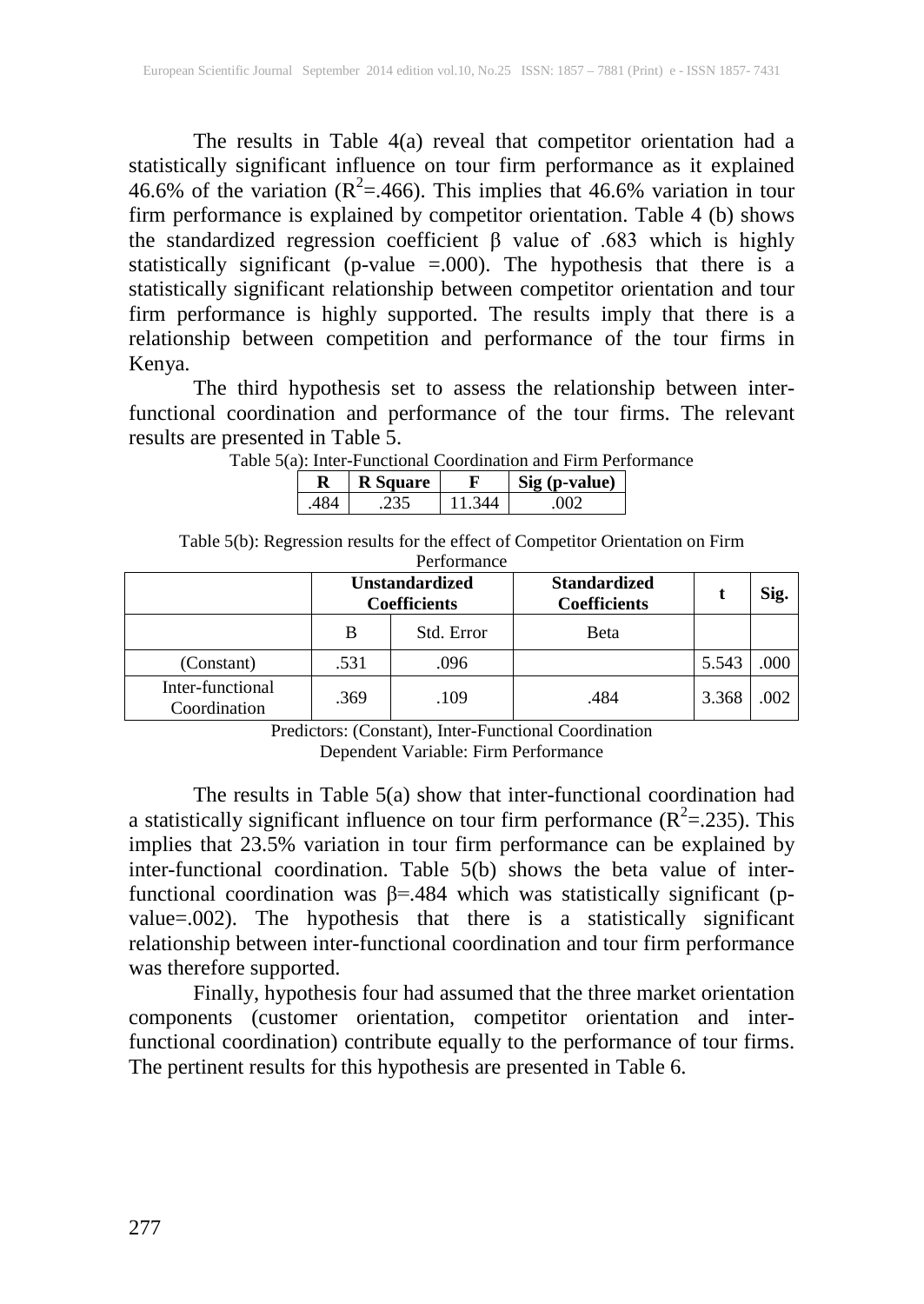Table 6(a). Results of Goodness-of-fit of the Regression of Firm Performance on Customer Orientation, Competitor Orientation and Inter-functional Coordination

| ~~~~~          |              |             |                      |                                     |                          |             |     |     |                  |
|----------------|--------------|-------------|----------------------|-------------------------------------|--------------------------|-------------|-----|-----|------------------|
| Model          | $\mathbf{R}$ | R<br>Square | Adjusted<br>R Square | Std.<br>Error of<br>the<br>Estimate | <b>Change Statistics</b> |             |     |     |                  |
|                |              |             |                      |                                     | R<br>Square<br>Change    | F<br>Change | df1 | df2 | Sig. F<br>Change |
|                | .618(a)      | .382        | .364                 | .06053                              | .382                     | 21.621      | 1   | 35  | .000             |
| $\overline{2}$ | .722(b)      | .521        | .493                 | .05404                              | .139                     | 9.906       |     | 34  | .003             |
| 3              | .724(c)      | .524        | .481                 | .05469                              | .003                     | .199        |     | 33  | .659             |

Predictors: (Constant), Customer Orientation

Predictors: (Constant), Customer Orientation, Competitor Orientation Predictors: (Constant), Customer orientation, Competitor Orientation, Interfunctional Coordination

> Table 10: Results of the Regression of Firm Performance on Customer Orientation, Competitor Orientation and Inter-functional Coordination

| coorumanon |            |                   |                       |                |        |         |  |
|------------|------------|-------------------|-----------------------|----------------|--------|---------|--|
| Model      |            | Sum of<br>Squares | Degrees of<br>Freedom | Mean<br>Square | F      | Sig.    |  |
|            | Regression | .079              |                       | .079           | 21.621 | .000(a) |  |
|            | Residual   | .128              | 35                    | .004           |        |         |  |
|            | Total      | .207              | 36                    |                |        |         |  |
| 2          | Regression | .108              | $\overline{2}$        | .054           | 18.514 | .000(b) |  |
|            | Residual   | .099              | 34                    | .003           |        |         |  |
|            | Total      | .207              | 36                    |                |        |         |  |
| 3          | Regression | .109              | 3                     | .036           | 12.118 | .000(c) |  |
|            | Residual   | .099              | 33                    | .003           |        |         |  |
|            | Total      | .207              | 36                    |                |        |         |  |

Predictors: (Constant), Customer Orientation

Predictors: (Constant), Customer Orientation, Competitor Orientation Predictors: (Constant), Customer Orientation, Competitor Orientation, Interfunctional Coordination

Dependent Variable: Firm Performance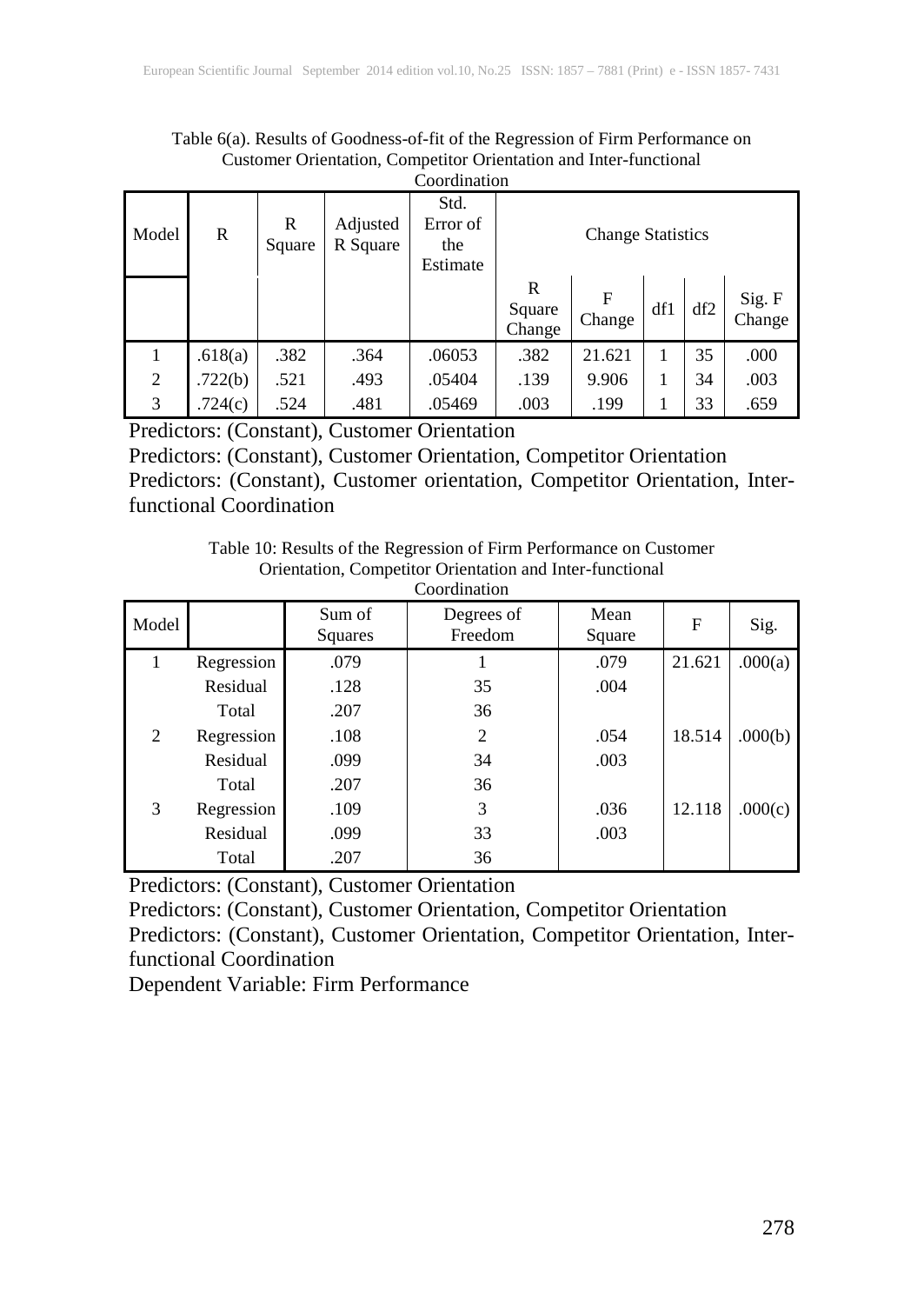| Model |                                  | Unstandardized<br>Coefficients |            | Standardized<br>Coefficients | t     | Sig. |
|-------|----------------------------------|--------------------------------|------------|------------------------------|-------|------|
|       |                                  | B                              | Std. Error | Beta                         |       |      |
| 1     | (Constant)                       | .356                           | .107       |                              | 3.313 | .002 |
|       | Customer orientation             | .567                           | .122       | .618                         | 4.650 | .000 |
| 2     | (Constant)                       | .284                           | .099       |                              | 2.888 | .007 |
|       | Customer<br>Orientation          | .290                           | .140       | .316                         | 2.070 | .046 |
|       | Competitor<br>Orientation        | .358                           | .114       | .480                         | 3.147 | .003 |
| 3     | (Constant)                       | .271                           | .104       |                              | 2.609 | .014 |
|       | Customer<br>Orientation          | .271                           | .147       | .296                         | 1.842 | .075 |
|       | Competitor<br>Orientation        | .336                           | .125       | .451                         | 2.680 | .011 |
|       | Inter-functional<br>Coordination | .056                           | .125       | .070                         | .446  | .659 |

Table 11: Results of Individual Significance of the Regression of Firm Performance on Customer Orientation, Competitor Orientation and Inter-functional Coordination

Dependent Variable: Firm performance

The results in Table 6(a) reveal that customer orientation, competitor orientation and inter-functional coordination jointly explain 52% of the variation in firm performance. The results also show that 38% of the variation in firm performance was explained by customer orientation. When competitor orientation was added there was an  $R^2$  change of 0.139. However, when inter-functional coordination was added, there was a minimal  $R^2$ change of only 0.003. This suggests that 52% of the variation in firm performance can be explained by customer orientation and competitor orientation. The results in Table 6(b) reveal that the overall model was statistically significant (p-value=.000). Table 6(c) show competitor orientation had β value of .451 which was statistically significant (pvalue=.011) while inter-functional coordination had a β value of .070 which was not statistically significant. The results of the study show that performance of tour firms is highly influenced by competitor orientation and customer orientation.

#### **Discussion**

The study established a positive and significant relationship between customer orientation, competitor orientation, inter-functional coordination and performance of the tour firms surveyed in Kenya. This suggests that for tour firms to achieve superior performance outcomes, they need to operate on customer-led approaches, monitor and respond to competitor strategies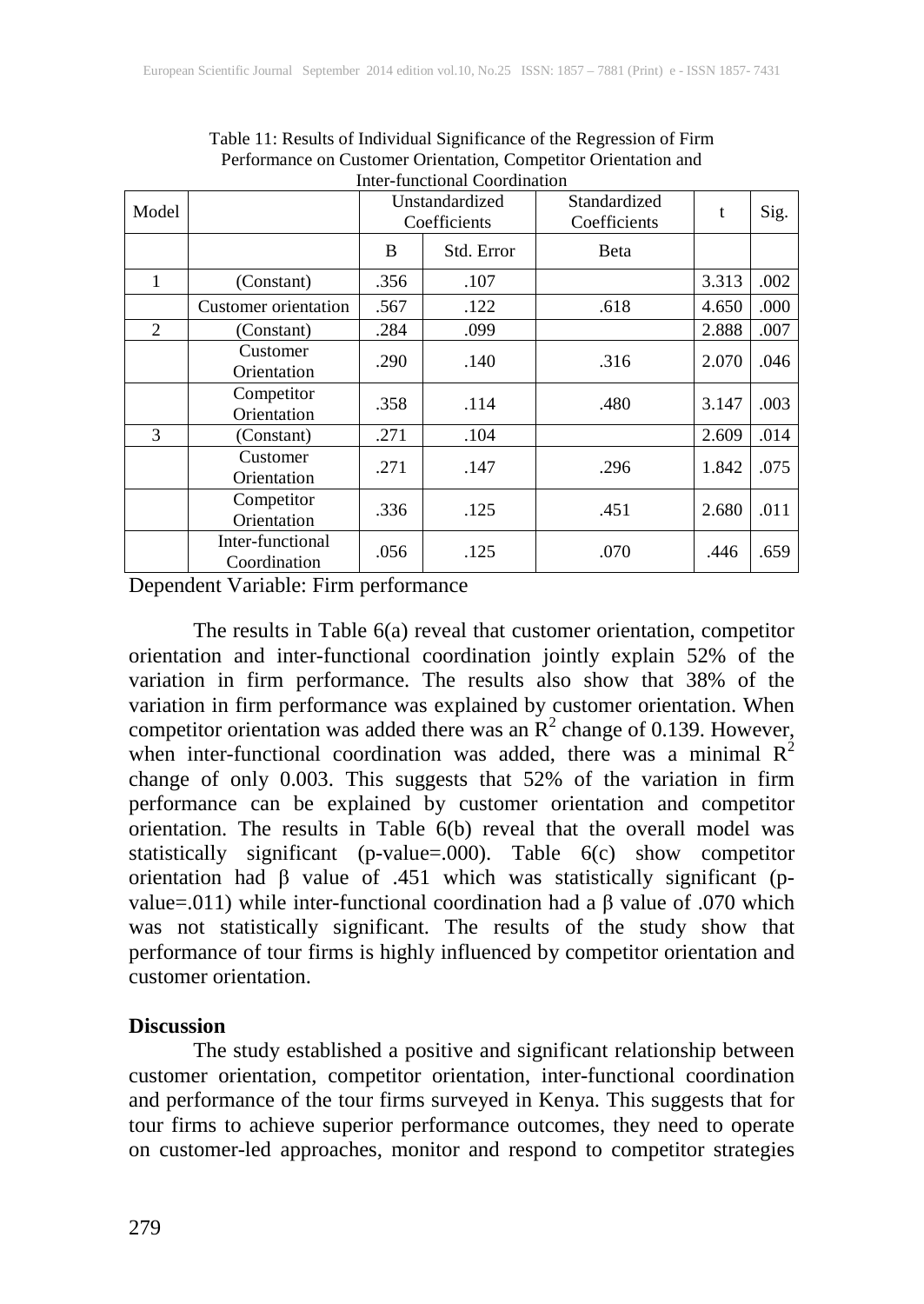and strengthen their inter-functional integration. Based on the results and conclusion of the study, the results are presented in the modified conceptual framework in Figure 2.



Figure 2: Modified Conceptual Model

co: customer orientation compo: competitor orientation ic: inter-functional coordination

The results in Figure 2 show that among the three dimensions of market orientation and firm performance seems to be most influenced by competitor orientation  $(R^2=46.6\%)$ , followed by customer orientation  $(R^2=36.8\%)$  and finally inter-functional coordination  $(R^2=23.5\%)$ . This high contribution by competitor orientation can be attributed to the competitive nature of the tourism industry. The relatively low contribution of interfunctional coordination to firm performance can be attributed to the size of the tour firms.

The results are consistent with previous studies that suggested a strong and statistically significant relationship exists between customer and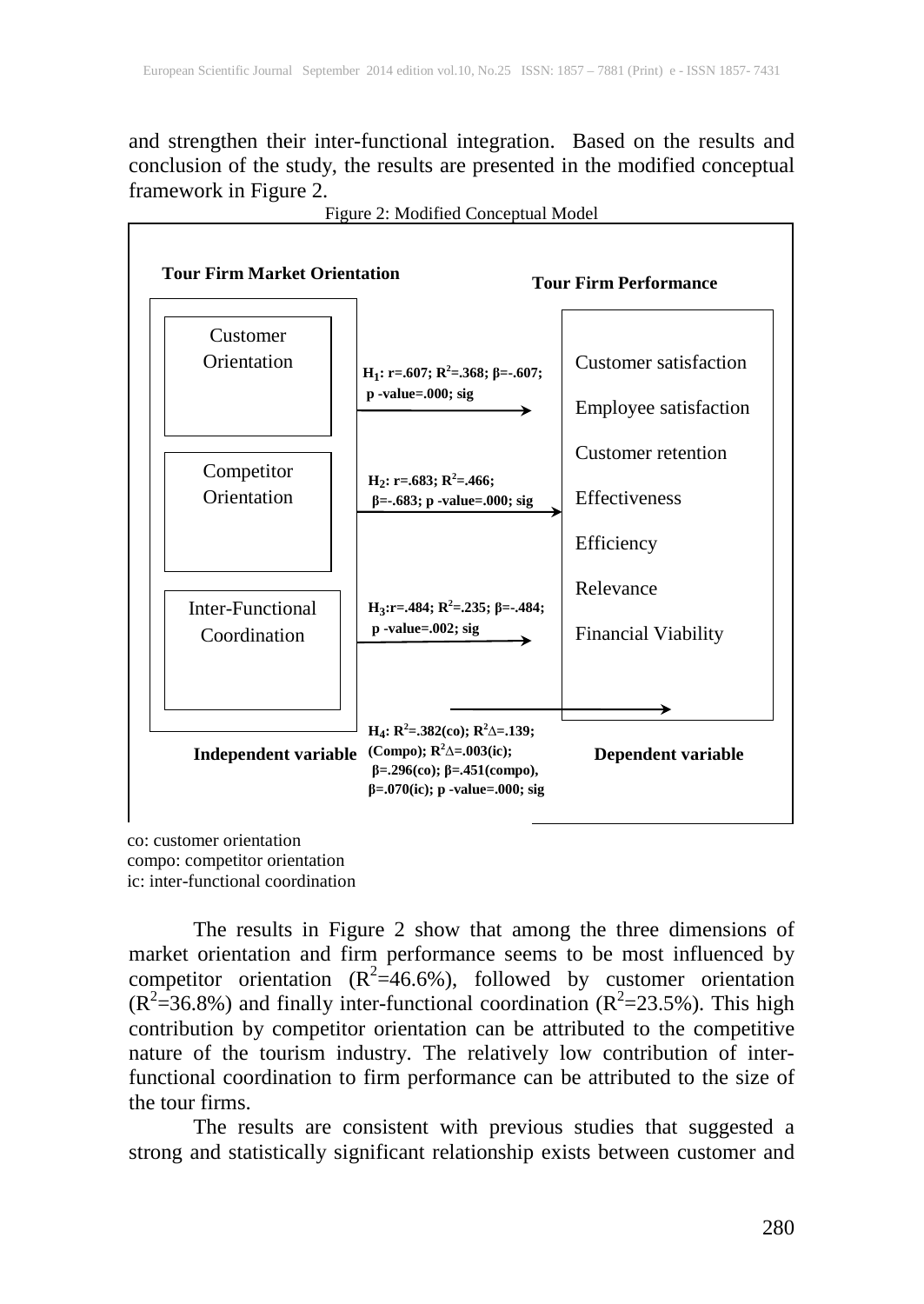competitor orientation and performance and relatively weak and statistically significant relationship between inter-functional coordination and performance (Ogbonna & Ogwo, 2013; Shin 2012). This relationship is based on the assumption that market-oriented firms are better equipped to satisfy customer needs and preferences, and subsequently perform better than firms that are not market-orientated (Day, 1994).

#### **Conclusion**

The study investigated the relationship between market orientation measured by customer orientation, competitor orientation and inter-function coordination and firm performance (customer satisfaction, customer retention, employee satisfaction, effectiveness, efficiency, relevance and financial viability) of tour firms in Kenya. The positive and statistically significant relationship revealed in the study suggested that the tour firms in Kenya are market-oriented. They are therefore in a position to respond to changes in consumer tastes and preferences continuously.

For the tour firms to succeed in the competitive environment, they have to be responsive to the needs and wants of targeted customers better than competitors. This call for firms to be customer-focused, competitororiented and utilization of the firms' scarce resources efficiently. The results suggest that market orientation is an important strategy for small and medium sized enterprises like the tour firms in Kenya.

### **Implications of the Research Findings**

From a theoretical perspective, the current study's overall results for the hypothesized relationships are positive and statistically significant. The study established that customer orientation, competitor orientation and interfunctional coordination influence firm performance of tour firms. This suggests that market orientation plays a critical role in determining firm performance. The findings contribute to the general body of knowledge and provide a basis for further development of theory and research particularly the market orientation and firm performance relationship**.** 

From a policy point of view, the study suggests the importance of market orientation on individual firm performance and overall industry performance. The economic importance of the tourism industry in Kenya especially in delivering the Vision 2030 agenda and the market orientation of the tour firms being a key delivery partner of the tourism product is of great interest to public policy-makers whose major objective is to stimulate growth of the tourism sector in the Country. With tourism having been identified as a one of the priority sectors under the Economic Pillar in the Vision 2030 because of it linkages with all the other sectors in the Kenyan economy, there is need for strategic and operational government interventions as the country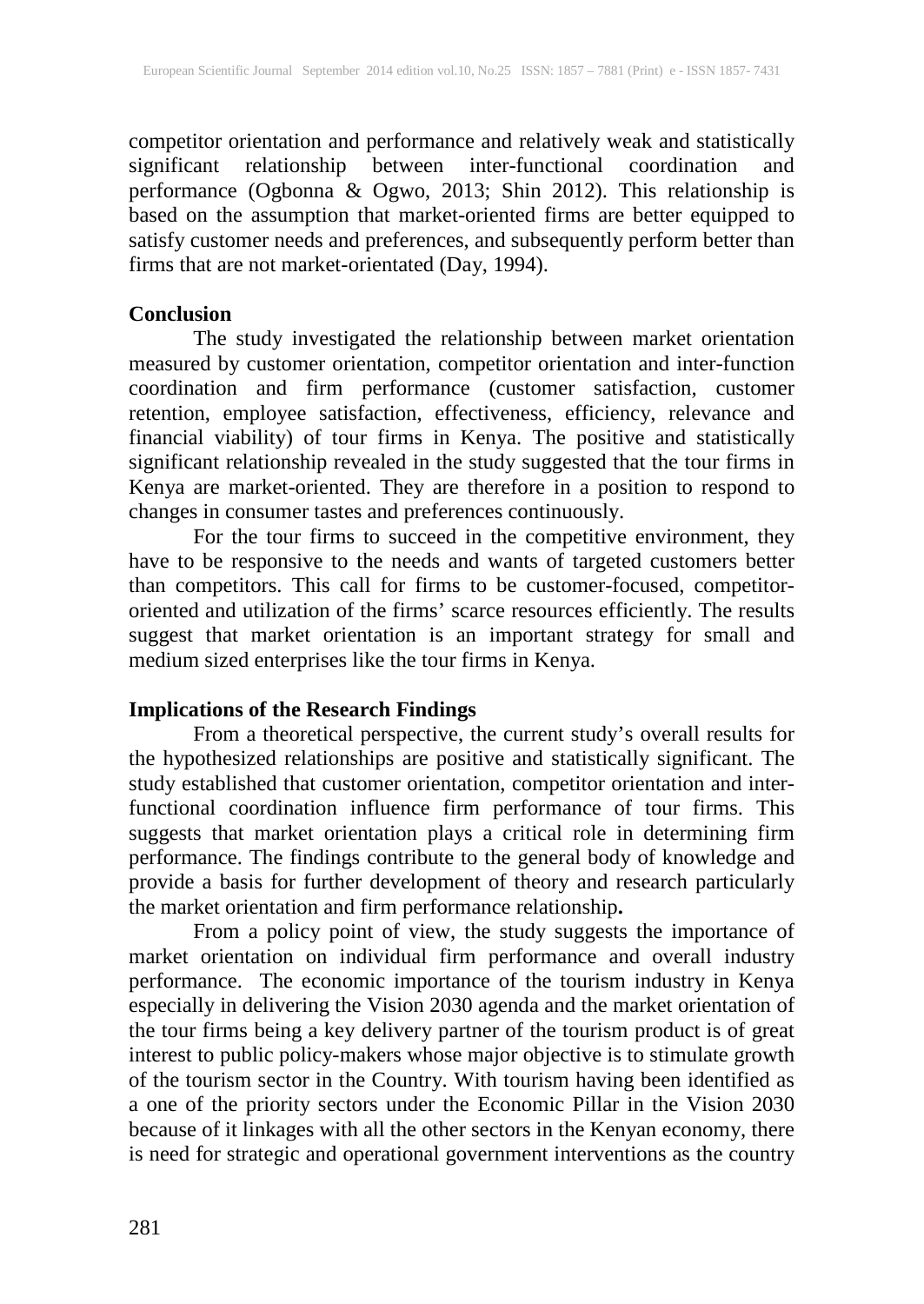endeavours to be a globally competitive and prosperous nation. From the practitioner's perspective, the results of the study suggest that market orientation is robust across industry and country context boundaries. The research therefore provides a strong indication that market orientation contributes to firm performance.

#### **Limitations of the Study**

The current study was not without limitations. First, the conceptualization of market orientation may be somewhat limited. It is arguable that market orientation may consist of more than the three components of customer orientation, competitor orientation and interfunctional coordination. This means that other factors could provide further insight into the relationship between market orientation and performance relationship. The additional factors may enhance the robustness of the generalizability of the results.

Second, the study only used subjective performance indicators by asking the respondents to rate the performance of their firms relative to that of their closest competitor over the last three years. Majority of the tour firms in Kenya are small and medium enterprises and as a result might find it difficult to provide objective data on financial measures as they are not required by law to publish their financial results. Future studies should therefore include both subjective and objective measures. Third, the study used key informants from tour firms which put constraints on the generalizability of the results to other sectors firms and other country contexts. The narrow and specific focus of this study means the results are limited to tour firms only which may not translate to other industry and national contexts. There is therefore need for replicating the current study in other contexts and operating environments.

Fourth, the study used a cross-sectional research design. Although a cross-sectional design enables generalization of the findings while offering cost and control advantages, it prohibits investigation of dynamic relationships. Longitudinal research designs tend to reveal more explicit and dynamic results among the variables under investigation.

Finally, the results of this study were collected using a single keyinformant approach which limits the ability to access information and single informant response bias. The responses were based on self reported data comprising perceptions of an individual respondent with each firm. The view of multiple informants can generate dependable conclusions of the variables under investigation. However, the limitations reported here above did not detract from the overall quality of the study.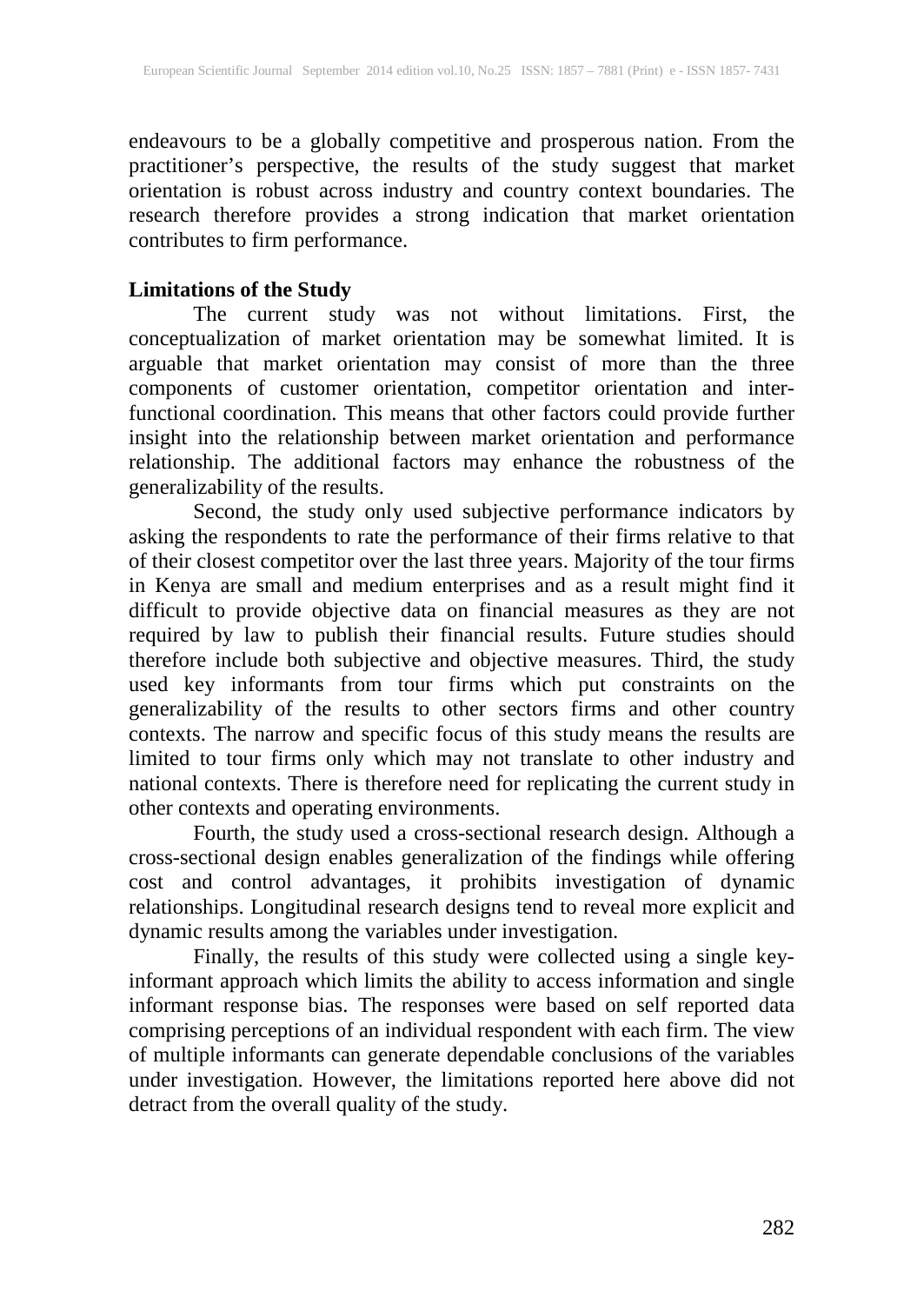#### **References:**

Achrol, R. S., and Kotler, P. (1999), Marketing in the network economy. *Journal of* 

*Marketing,* 63(Special Issue), 146–163.

Adis, A.A.A. and Jublee, E.(2010), Market Orientation and new product performance: The mediating role of product advantage, *Africa Journal of Marketing Management*, 2(5), 91-100.

Agarwal, S., Erramilli,M.K., and Dev, C.S.(2003), Market orientation and performance in service firms: Role of innovation. *Journal of Services Marketing*, 17(1), 68-82.

Alhakimi, W., and Baharun, R. (2009), A synthesis model of market orientation constructs toward building customer value: A theoretical perspective. *Africa Journal of Marketing Management, 1(2),* 43-49.

Avlonitis, G.J., and Gounaris, S.P. (1999), Marketing orientation and its determinants: An empirical analysis. *European Journal of Marketing*, *33(11/12),*1003-1137.

Baker,W.E., and Sinkula, J.M. (1999), The synergistic effect of market orientation and learning orientation on organizational performance. *Journal of Academy of Marketing Science*, *27(4),* 411-427.

Budeanu, A. (2009), Environmental supply chain management in tourism: The case of large tour operators. *Journal of Cleaner Production*,*17(6),*1385- 1392.

Chakravathy, B. (1986), Measuring strategic performance. *Strategic Management Journal*, *7(5),* 437-458.

Cronbach, L.J.(1951), Coefficient alpha and the internal structure of tests. *Psychometrika,*16, 297-334.

Day, G. S. (1994), The capabilities of market-driven organizations. *Journal of Marketing, 58 (October),* 37-52.

Day, G. S., and Wensley, R. (1988), Assessing advantage: A framework for diagnosing competitive superiority. *Journal of Marketing*, *52(2),*1-20.

Dieke, P.U.C.(2001), *Marketing the Tourism Product in Africa, In Alphonso Ogbuehi* (ed), Advancing Knowledge Management in African Business. Philadelphia: St. Joseph's University, 275-282.

Gliem J.A., and Gliem R.R. (2003). Calculating, Interpreting, and Reporting Cronbach's Alpha Reliability Coefficient for Likert-Type Scales. Paper presented at the Midwest Research-to-Practice Conference in Adult, Continuing, and Community Education, The Ohio State University, Columbus, OH, October 8-10, 2003.

Gatignon, H., and Xuereb, J. M. (1997), Strategic orientation of the firm and new product performance. *Journal of Marketing Research*, *34(1),* 77-90.

Hair, J.F., Money, A.H., Samouel, P., and Page, M. (2007), *Research Methods for Business*. England, West Sussex, John Wiley and Sons.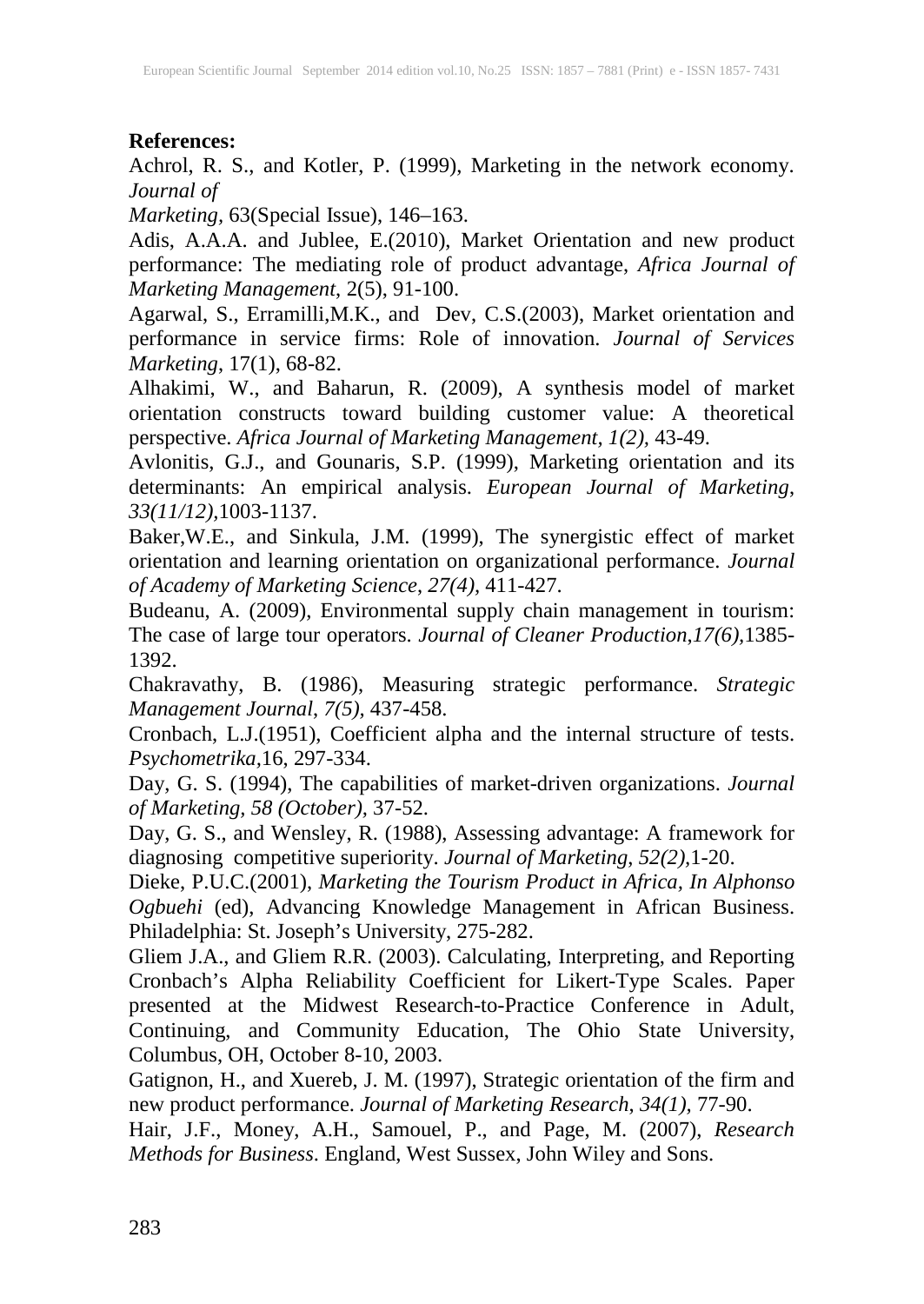Han, J.K., Namwoon, K., and Srivastava, R.K. (1998), Market orientation and company performance: Is innovation a missing link?. *Journal of Marketing, 62(10),* 30-45.

Harrison, D. (2001), *Tourism and the Less Developed World: Issues and Case Studies*. Wallingford:CABI.

Heskett, J. L., Jones, T. O., Loveman, G. W., Sasser, W. E., and Schlesinger, L. A. (1994), Putting the service-profit chain to work. *Harvard Business Review*, *72 (2)*, 162-174.

Homburg, C.and Pflesser, C.(2004), A strategy implementation perspective of market orientation, *Journal of Business Research,* 57(12), 1331-1340.

Hunt, S.D., and Morgan, R.M. (1996), The Resource-Advantage theory of competition: Dynamics, path dependencies and evolutionary dimensions. *Journal of Marketing, 60(10),* 107-114.

Kenya Vision 2030 (2007), *A Globally Competitive and Prosperous Kenya.*  Government of the Republic of Kenya.

Second Medium Term Plan (2013), *Transforming Kenya: Pathway To Devolution, Socio-Economic Development, Equity And National Unity*, Government of the Republic of Kenya.

Kirca, A.H., Jayachandran, S., and Bearden, W.O.(2005), Market orientation:A meta-analytic review and assessment of its antecedents and performance. *Journal of Marketing*, *69(2),* 24-42.

Kohli, A.K., and Jaworski, B. J. (1990), Market orientation: The construct, research propositions and managerial implications. *Journal of Marketing*, *54(2),* 1-18.

Kohli, K. A., Jaworski, J. B., and Kumar, A. (1993), MARKOR: A measure of market

orientation. *Journal of Marketing Research, 30(4 ),* 467-477.

Kotler, P. (2003), *Marketing Management.* (11th ed.). Engle-wood Cliffs, NJ: PH.

Lada, S. (2009), Market orientation and organizational performance: Empirical

evidence from SMEs Malaysia. *Labuan e-Journal of Muamalat and Society*, *3,* 25-33.

Langat, C., Chepkwony, J., and Kotut, C.S. (2012), Market orientation and firm performance in the manufacturing sector in Kenya. *European Journal of Business and Management, 4(1),* 20-27.

Lusch, R. F., and Laczniak, G. R. (1987), The evolving marketing concept, competitive intensity and organizational performance. *Journal of the Academy of Marketing* Science,*15, (Fall),* 1-15.

Martin, J.H., and Grbac, B. (2003), Using supply chain to leverage a firm's market orientation. *Industrial Marketing Management*, *32(1),* 25-38..